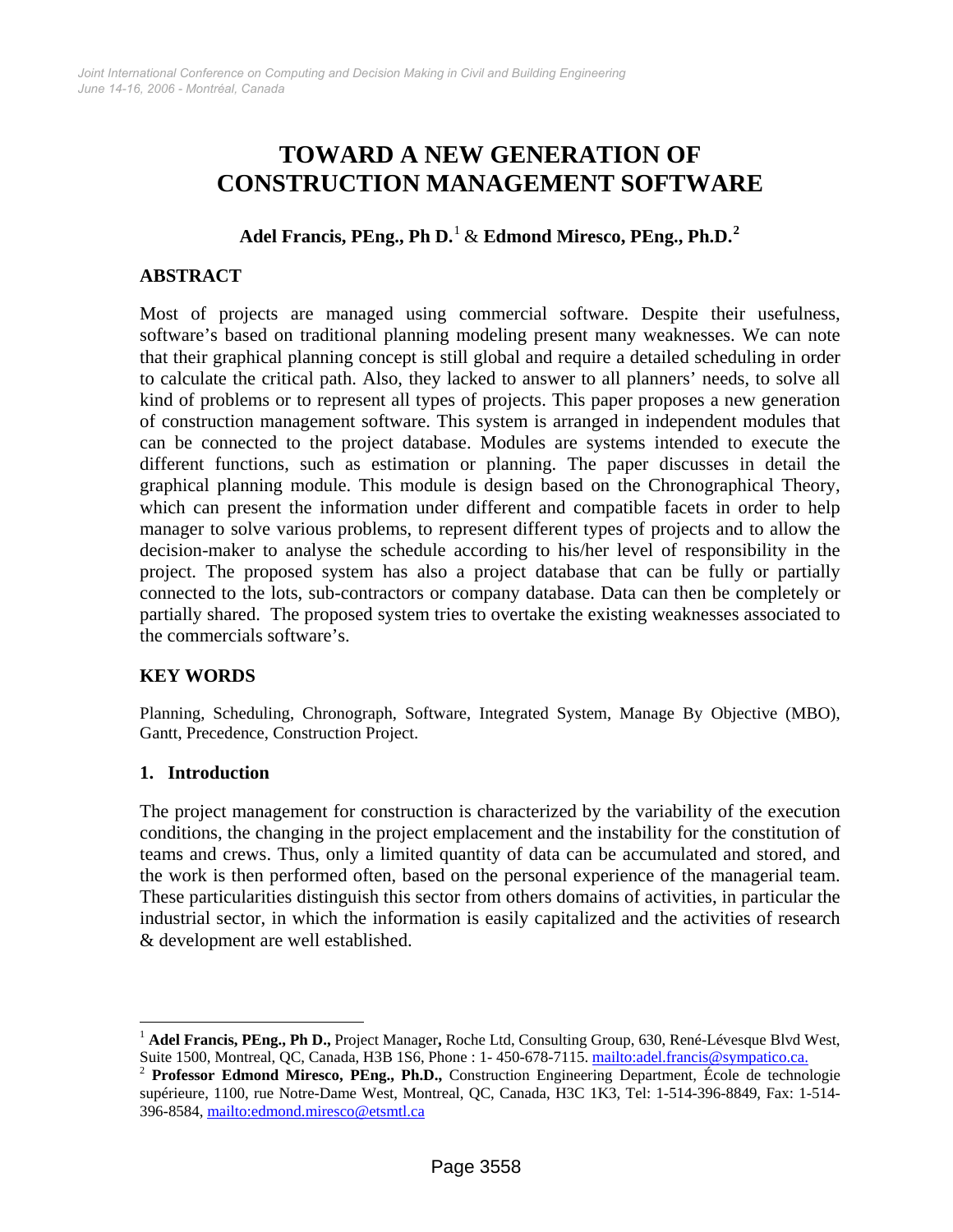Moreover, the process of completion of construction projects passes through several phases<sup>[3](#page-1-0)</sup> that implicate many specialties<sup>[4](#page-1-1)</sup> in order to execute various projects type<sup>[5](#page-1-2)</sup> covered by many kind of contract<sup>[6](#page-1-3)</sup> that engaged many intervening<sup>[7](#page-1-4)</sup> and involved many functions<sup>[8](#page-1-5)</sup> and activities<sup>[9](#page-1-6)</sup> to be carried. Each phase, process or function posses its own properties and than should be managed differently.

Management software should be adapted to this reality. This paper, analyzes the fundamentals concepts on which a new generation of construction management software should be based. This analysis study in detail the Graphical Scheduling Module, based on the chronographical modeling theory.

## **2. Existing commercial project management software**

A great majority of project are managed using commercial project management software<sup>[10](#page-1-7)</sup>. Software assist and help to mange the project, accommodates and facilitates the project administration, make easier the data communication and propose several features and analyses. Most of them are able to:

- Define phases using summary and expanded tasks and hierarchies activities through breakdown structures;
- Show Gantt Diagram, logical networks (CPM & Precedence diagrams) and calculate the critical path.
- Plan activities in different units from hours to years, schedule durations, permit activities splitting and stretching and use different calendar for each task or resource.
- Show predecessor constraints and logical dependencies between activities (FS, SS, FF & SF types with lead or lag) on bar chart or via a precedence diagram. Manage costs, assign and allocate resource to the activities and optimize the resources utilization and levelling.
- Sort and filter data, reports tabular information and some graphical presentation as resources histogram and S-curves
- Manage multi project; permit web-based coordination and posses integrated project management system that include many tools.

<span id="page-1-0"></span> $\overline{a}$ <sup>3</sup> Starting from the idea of project, going through the feasibility studies, conception, engineering & design, preliminary and detailed drawings & specs, tenders & procurement process, construction to the Finalizing of work Start up

 $^{4}$  As architectural, civil, structure, mechanical, electrical, equipments, process engineering, instrumentation, etc.  $^{5}$  Like eivil works, industrial, commercial, municipal and recidential, etc.

<span id="page-1-3"></span><span id="page-1-2"></span><span id="page-1-1"></span> $<sup>5</sup>$  Like civil works, industrial, commercial, municipal and residential, etc.</sup>

<sup>&</sup>lt;sup>6</sup> Based on Hourly rate, lump sum, administration contract, construction management, turnkey, etc.

<span id="page-1-4"></span><sup>&</sup>lt;sup>7</sup> As owners, promoters, architects, consultants, contractors, public or private organization, associations, ministries, citizens, etc.

<sup>&</sup>lt;sup>8</sup>, Quality, time, cost, risk and human resources management, etc.

<span id="page-1-6"></span><span id="page-1-5"></span><sup>&</sup>lt;sup>9</sup>As scope definition, communication, validation, approval and work acceptation, optimization of process, claims investigation etc.

<span id="page-1-7"></span><sup>10</sup> Artemis 7, by Artemis International Solutions Corp.; Asta Powerproject, by Asta Development plc; Discover UDA, by UDA Technologies Inc.; eTaskMaker, by InterPlan Systems Inc.; iCPM, by HeadsUp Technologies, LLC; Microsoft Office Project, by Microsoft Corp; Open Plan, by Welcom; Primavera Project Planner and SureTrak, by Primavera Systems, Inc.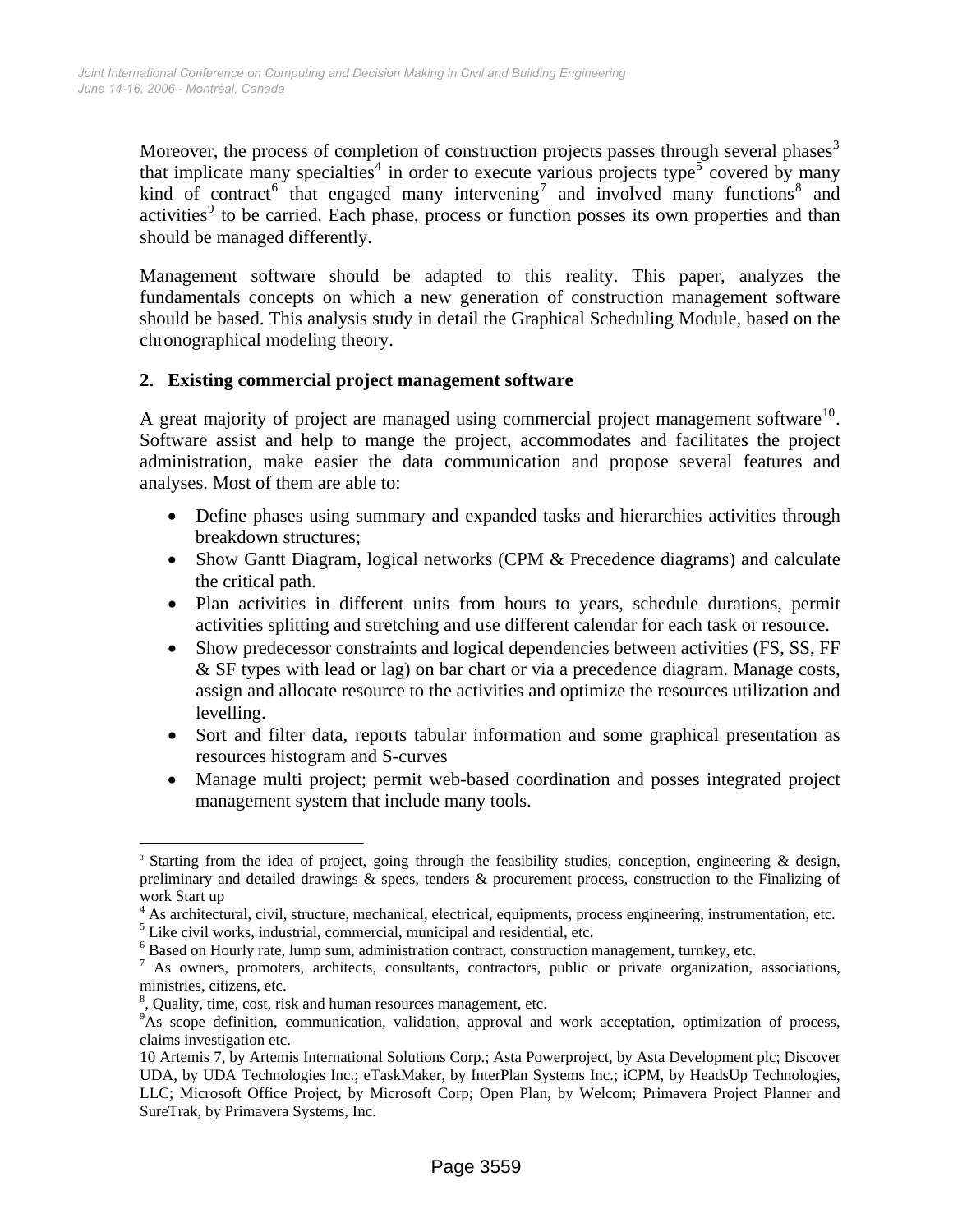In addition *Asta Powerproject* employs some feature also proposed by the chronographic modeling. This software is able to draw multiple tasks on the same row, such as different floors of a building and can also do more than one link between two tasks.

In spite of this, many weaknesses are still associated with these project management software. We can remark that the proposed graphical schedule is global, so the entire project is presented on one sheet as one entity and not with independent lots that can be managed separately. The planner should, from the beginning of the project, detail all the activities in order to calculate the critical path. They also don't always take in consideration that each department, team or sub contractor has to manage its own activities within some objective of budget, duration and milestones in order to realize a certain deliverables. Because of that, these systems do not use multiple sheets, like spreadsheets, to mange the lots separately. They also do not use multiple layers, as CAD, in order put data and constraint on different layer and help manager to improve the graphical visualizations of the schedule.

Time scaled schedules are mostly bar chart diagrams. It is easy to notice that the number of activities presented with this type of modeling is not proportional with the presentation area, from where emerge a non-optimal uses of the work plan. The time-scaled networks do not show always the regrouping of the activities in sub-networks. For that, it is difficult to read the dependences lines, which are often very dense, cutting between themselves and crossings the activities lines. Consequently, doing project scheduling on a computer screen becomes a complex task (Pinnell 1980; Mason 1984; Fisk 2003; Francis 2004).

None of these software's are intended to plan all type of project (e.g. linear project). Furthermore, they are only directed by activities and cannot show graphical the resources constraints or those of working area or to present the production schedule. The activities are regarded as one entity and support only external relationships constraints. The internal decompositions as a function of quantity are not available. Thus, the internal execution constraint and the follow-up cannot be shown accurately. The margins suggested analyze the activities like only one entity ignoring all the internal process. In addition, an incorrect use of delays is often associated with the relationships, which in return can produce wrong answers and prevent an accurate self-adaptation of the network.

Many others weaknesses exist concerning functions, such as cost analyses, earned value and performance index calculation, or graphical reporting. These weaknesses are not discussed in this paper. These shortcomings have an influence specifically on the quality of the planning and on the project management in general and often, an unrealistic schedule is produced. The effort devoted to the manual adjustments is considerable. In conclusion, the graphical schedule representation seems to be underdeveloped. In order to foster and propose improvements for this field, we put forward this study.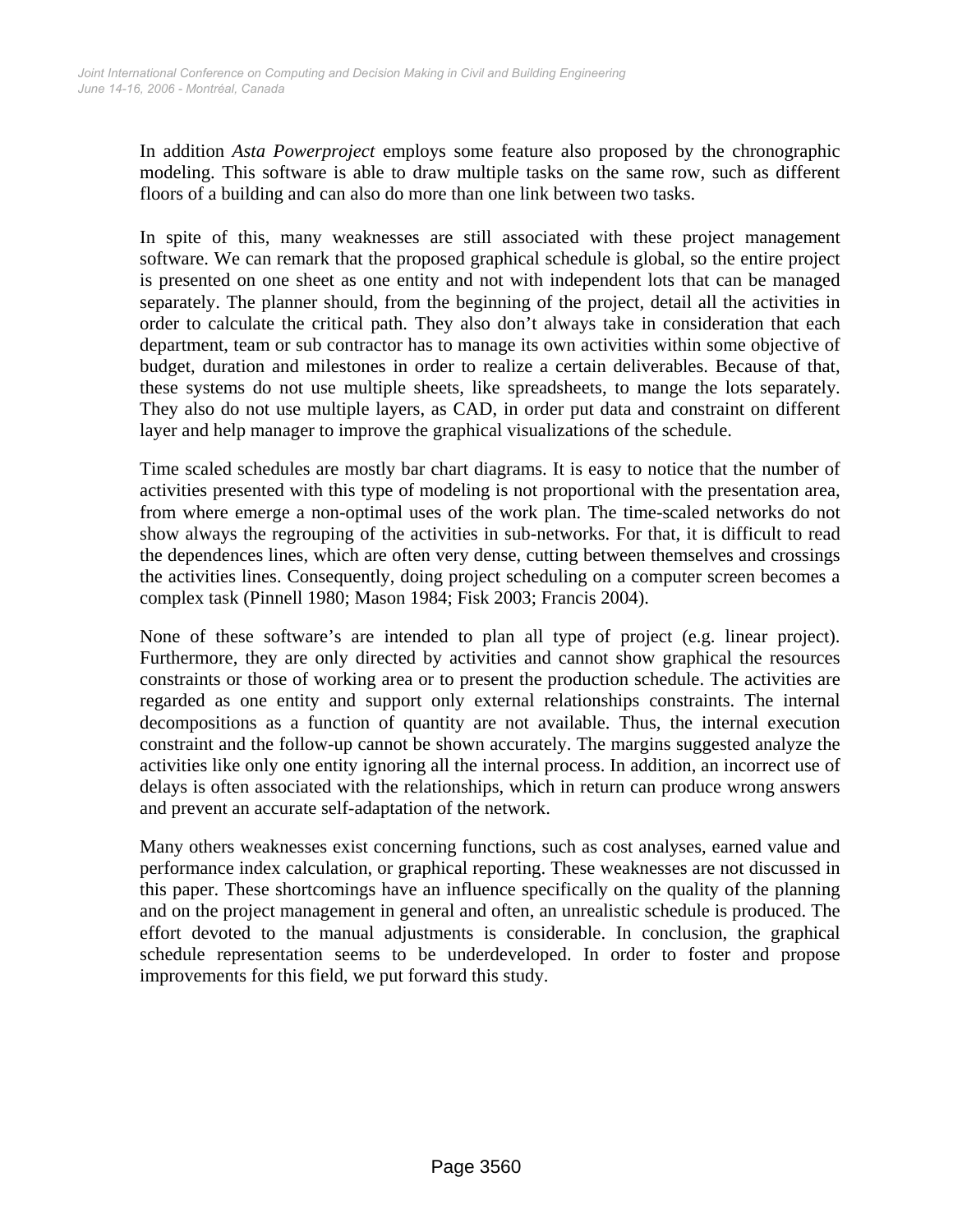## **3. Integrated system**

 $\overline{a}$ 

#### **3.1. Standardisation versus variability**

With project complexity and variability, it almost impossible to fix from the beginning, the whole scope of specifications and processes. A project is managed in independent phases in order to employ an appropriate process for each discipline or step. Many management systems are used for such purposes $11$ . The major problem seems to be the lack of compatibility between these systems, which increase the complexity of the management process. The data transfer becomes a costly task. For example the cost transferring between the final estimation and scheduling becomes a huge task if the two functions are using a different coding or structure.

The objective of the standardization is to design a complete system, an integrated management tool that could include virtually all the processes. The information should be centralized, for all the project life cycle, to insure a unique data recording, the ease of information sharing and communication and to improve the facility of information transfer between the different management functions. This consistency in the process of management should be benefit for decision making while saving time**.** 

#### **3.2. Design of the integrated system**

The projected project management system is based on an integrated approach that favours information sharing between different phases and functions. This integrity should not affect the flexibility and the adaptability of the system to the reality.

In order to respond to these needs, the system is arranged in independent modules that can be connected to the project database. Modules are systems intended to execute the different functions, such as estimation or planning. One can then integrate one or more modules to his project database.

In addition, project database can be fully or partially connected to the lots, sub-contractors or company database. These connections can be unidirectional, which means to read or to write only into data base or two-directional, read and write. Thus, data can then be completely or partially shared. The figure 1 shows this concept.

Thus, *Project 3* is shown as one entity completely unconnected to databases. It also uses only one module (module 2). This method permits full flexibility of data integration into the project. However, no data is shared with any other entity or with the database. Furthermore, *Project 1* uses many modules to respond to different functions. *Project 1* is also divided in many lots that can be managed independently. Each lot possesses its own database.

<span id="page-3-0"></span><sup>&</sup>lt;sup>11</sup> Compatibility, billing  $\&$  invoicing, economical, financial  $\&$  profitability analysis, banking, attendance sheet  $\&$ payment slip, engineering and design, environmental management, planning, costs and scheduling following, risk analysis, etc.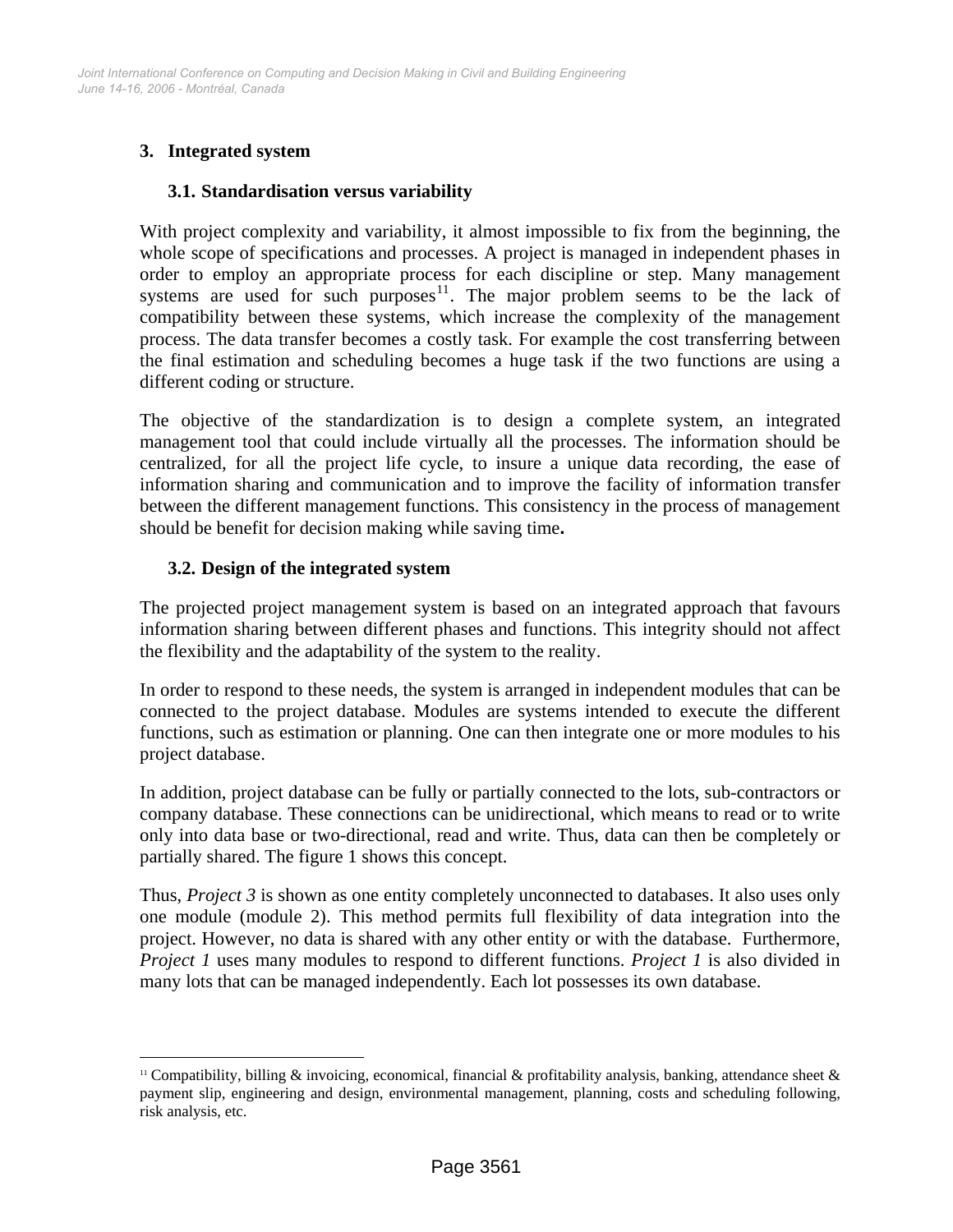*June 14-16, 2006 - Montréal, Canada Joint International Conference on Computing and Decision Making in Civil and Building Engineering*





These databases are partially or fully connected to the project database. Lots can be managed by the project manager or by others entities, like sub-contractors. Project database is also connected to the company's or to some others partner's database. This methodology requires a good collaboration and discipline from all the parties, but on the other hand, it allows:

- An integrated management system functionality, for instance, the directly allocate the employees working hours from their time sheet to the project activities, to plan a meeting or to assign an activity to a certain resources, knowing their availabilities.
- Knowledge accumulation in the centralized database, and take advantage from the existing database and knowledge systems, such as the utilisation of the estimating data accumulated by other projects in order to estimate the time and cost of the project activities.

Each project management team should have the choice to define the degree of integrity of the project to the different databases, but also between the different functions of the project. Module should also be flexible, that could arrange data to correspond to the manager needs and to represent different situations.

This paper analyses the scheduling approach of the Graphical Planning Module based on the chronographical modeling theory. New researches could be carried out for the others modules.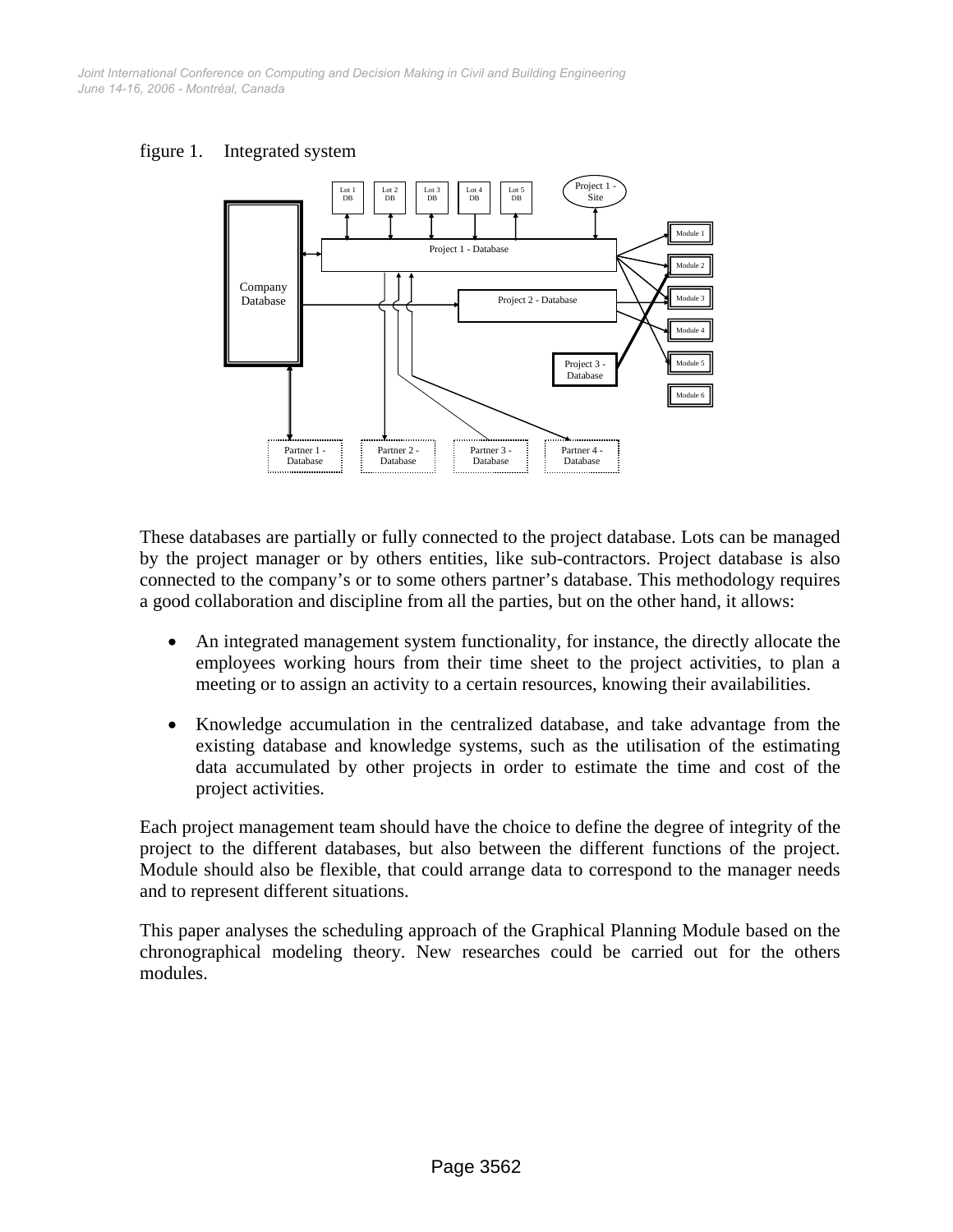# **4. The Graphical Planning Module**

## **4.1. Discussion**

## **4.1.1 Several Methods or Diverse Facets of a Single Modeling**

The actual situation of project scheduling reveals that traditional methods seem to be unable, individually, to answer to all the planners' needs, to solve all their problems or to adapt to all types of projects. Each of them possesses its advantages and inconveniences. For scheduling and cost control, and resources allocation and levelling, it is important to view a time-scaled modeling. So, the use of Gantt diagram becomes indispensable. For presenting logical interdependency between activities, critical path networks utilization becomes obvious. For linear projects, employment of Line of Balance or one of its variants are more adapted. Other methods can be also used, such as PERT to manage uncertain duration, GERT to manage variable sequences and simulation models to optimize production.

Furthermore, managers have to deal with various types of projects and they are confronted to all sorts of problems. To answer to these various needs, managers have to handle information within several and incomplete methods, which are incompatible between each other's. The existence of several scheduling methods is criticized because of lack of compatibility; the existence of a universal model, which can present information on different and compatible facets, is considered as an optimal solution. This strategy is also coherent with an objective of the standardization of the project-planning domain.

# **4.1.2 Current situation of the Graphical Modeling**

The utilization of tabular planning is widespread for scheduling and controlling construction projects. Planning through a traditional graphical model is still considered to be a fairly complex task for most of project managers. In spite of the usefulness of the tabular planning, one must not neglect the importance of graphical modeling in the decision-making process.

Currently, the projects are more complex and involve many specialties. During the planning process several scenarios and modifications are proposed. The scheduling method is chosen according to its ease for handling modifications. This characteristic is not certainly the one that applies for timed-scaled planning manual methods. A logical diagram, like non Time-Scaled Network, is usually used. The software prepares a Gantt or Precedence Diagram using the input data. Some software can convert this schedule to a time-scaled network. So far, users cannot prepare time-scaled networks directly on screen. Besides, the results require a special visual capacity to be able to comprehend them. The manual planning is required to make major modifications, because the computed resulting networks are, usually, difficult to manipulate. Knowing that the changes are very frequent, the scheduling process becomes a complicated task that generates important preparation time and costs. For that purpose, the current process is considered as rigid.

Project management commercial software's are also unable to represent many traditional model, such as the linear, probabilistic and generalized or simulations methods. These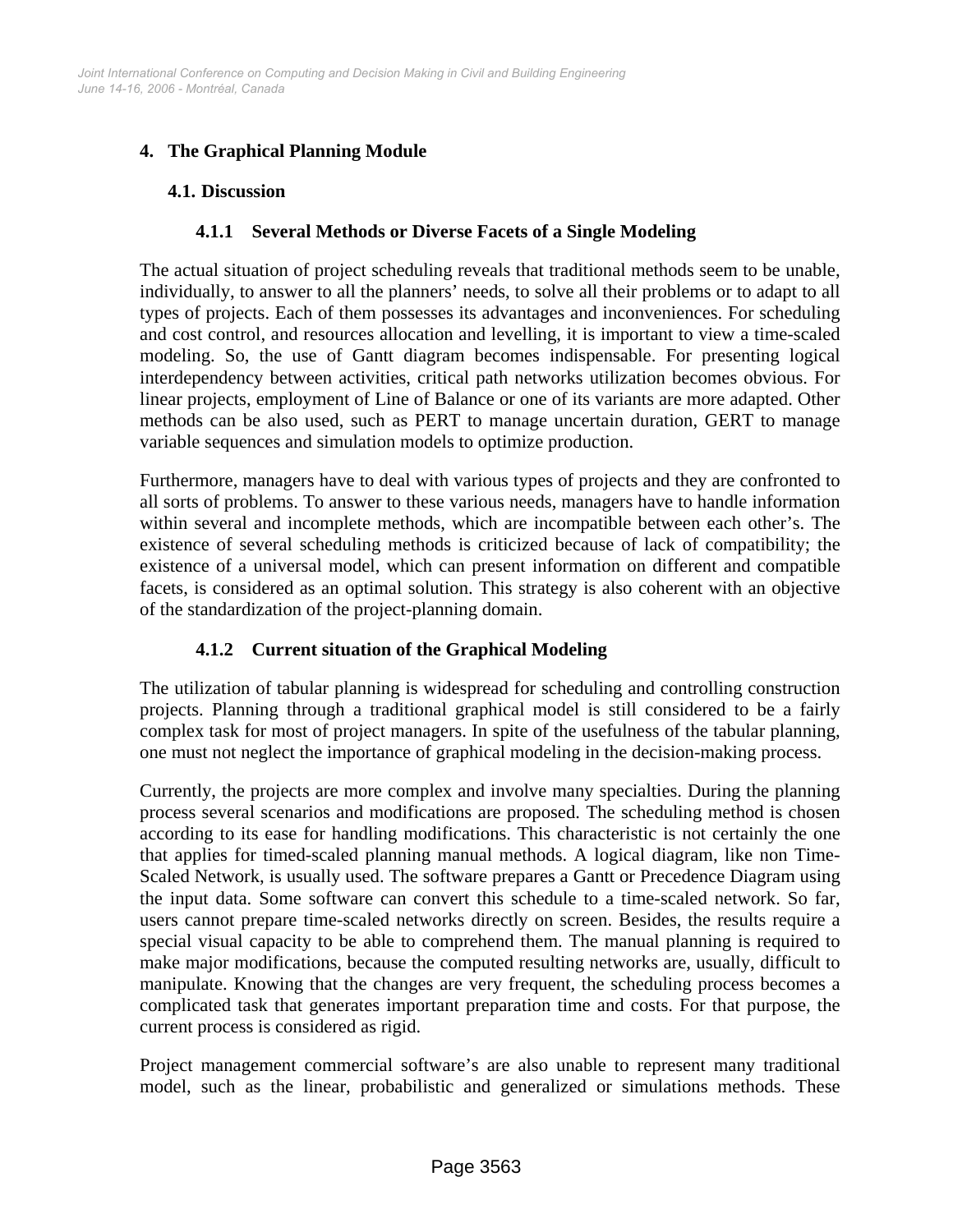limitations discourage most of the small and middle size companies to adopt a wide utilization of the feature associated with the project management software's.

## **4.2. Planning Module Design**

Users need a planning which shows to them what they want to know in a form that is easy to assimilate. In order to meet this objective, existing schedules should improve the following: the accuracy and fidelity of representation of the project planning; and the enhancement of the visual quality and clarity of the graphical modeling. A model can have a good visual representation but shows a limited quantity of information. On the other hand, a model can be very accurate for the project but with a dreadful visual clarity.

## Fidelity of representation

Trying to represent project planning through a single detailed traditional schedule is considered as a complicated and hazardous task. That means the planner could not, from the beginning of the project, detail all the project activities. Planning is considered a process in progress, in which information grows continuously. The solution is to divide the project into manageable phases and lots that could be planned independently, but connect to a project database. Each entity (department, team or sub contractor) is able to manage its own lots within its budget, duration and milestones. To be more accuracy, the activities can feature decompositions as a function of quantity or internal execution constraints. The internal and external relations can be constraints of durations or production. User can also assign more than one link between two tasks.

In order to response to this reality, the Planning Module systems use multiple sheets and sub sheets, in order to mange the lots separately. Manager has to define, on a summary sheet, the major deliverables. He has to define their budgets and milestones and perform the control. Detailed tasks and activities should be planned progressively by the concerned entities on separately sheets for which the objectives are imposed.

#### Visual Clarity

The graphical presentation of most of the commercial software', using traditional scheduling methods is questionable. The limitations are, for instance, the non-optimal utilization of the graphical scheduling presentation area, the complexity of following the scheduling constraints on screen, the adaptation of the used model to all types of project and the utilization of activity as the only entity to present the production-scheduling tool.

In order to solve these problems and make the system more user-friendly, the Planning Module systems based on the chorographical modeling theory (Francis et Miresco 2000, 2002a, 2002b, 2005; Francis 2004) present the information on different and compatible facets capable to help manager to solve various problems, to represent different types of projects and to allow the decision-maker to analyze the schedule according to his/her level of responsibility in the project. Many constraints can then symbolize the productions tools.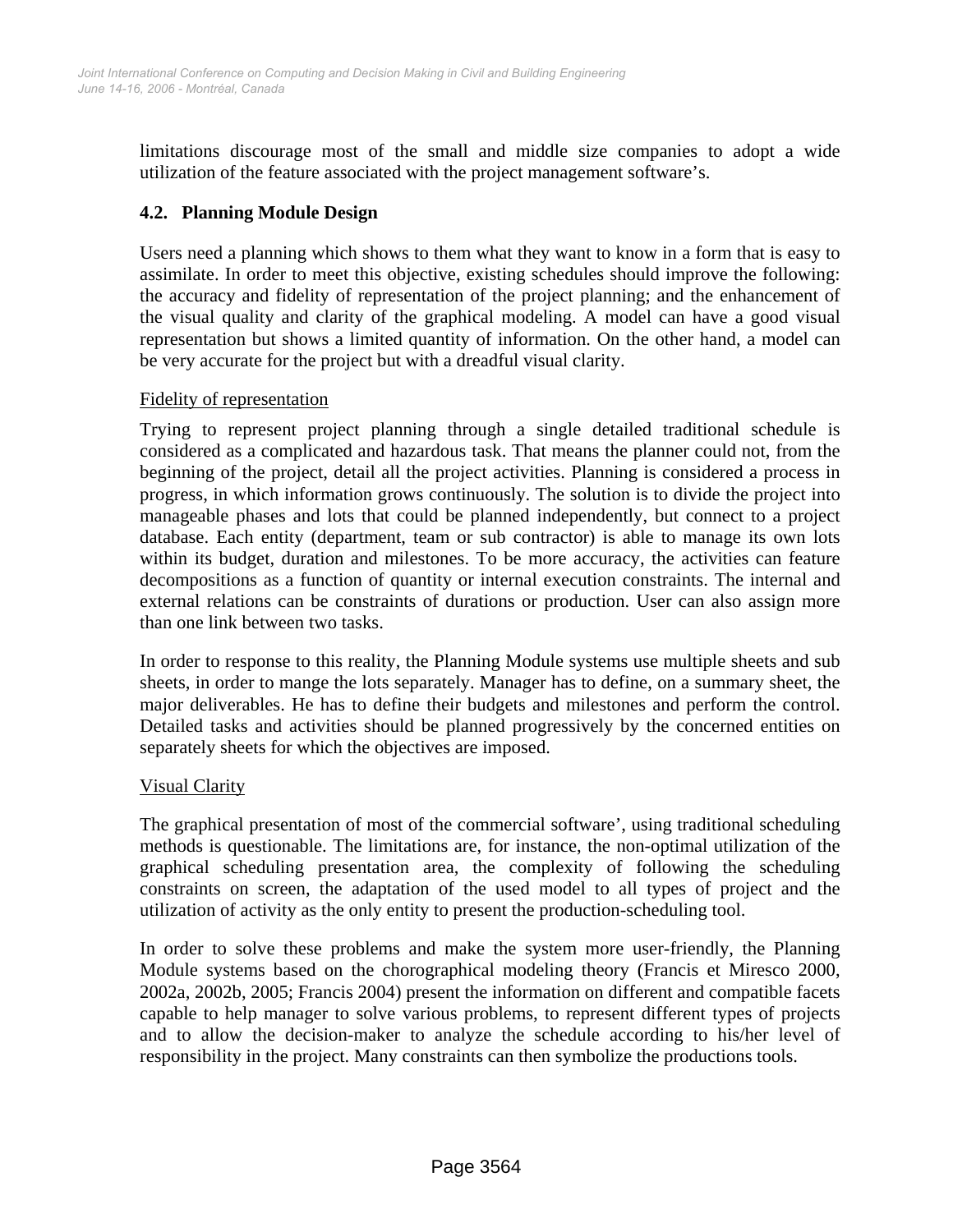Module uses multiple layers to put data and constraints on a different stratum. The activities, and others constraints, are arrangement on these layers according to the users needs in order to help manager to improve the graphical visualizations of the schedule.

#### User Interface

Next figures show few samples of displays of the proposed integrated management system. The interface shows that the project is associates with many modules. Each module is presents by one or more sheets, the name of each sheet appearing on the lowest Tabs (*Estimation, Lots, Analyses and Graph, etc.*). The Graphical Planning Module is presented by four (4) sheets: *Summary*, *Recapitulative, Lots* and *Analyses*:

- 1. The Summary sheet identifies the data that should be entirely controlled by the project manager. This sheet can also have one or more sub-sheet in order to divide the project into phases, steps, etc. In these sheets, the manager defines the structure, the principal deliverables, the milestones, the budget and all the other constraints.
- 2. The recapitulative sheet describes in detail the whole project consolidated in a single sheet as a result of the detailed Lots, describe in Lots sheets.
- 3. The Lots sheet can also be composed by many sub-sheets (more levels are allowed) that define the different lots. In the next figures we can view the upper tab, which indicates the different lots (from *Concrete* to the *Process Mechanics Works*). Each lot represent the detail of one deliverable shown in the Summary sheet and contain the activities or the sub deliverables that should be done.

Graphical Planning Module shows on different facets several approaches to schedule the same data. The sub-upper tab, (*Chrono-ActiBar* to *ChronoGraph*), represents these facets as a different way to schedule the *Process Mechanics Works*.

4. The Analyses sheets, represents additional sheets that allow the manager to perform many analyses without affecting the original scheduling. One can isolate a certain number of activities, resources; constraints, etc. collected from one or many sheets, in order to perform several analyses. Transferring these data onto original schedule should be an option, if the resulting analyses appear acceptable.

Figures 2.a, 2.b and 2.c are demonstrating three different compatible facets for the process mechanics lots. The advantage of this feature is to view information on different way in order to help manager to solve various problems.

In Figure 2.d, the screen is split in two sections that show the chronograph facet of the *Process Mechanics* lot in the upper side; and the Chrono\_Ress facet for the concrete lots in the lower side. The manager can than view more than one lots on the screen in order to coordinate many lots together by adding relations and constraints between their respective activities.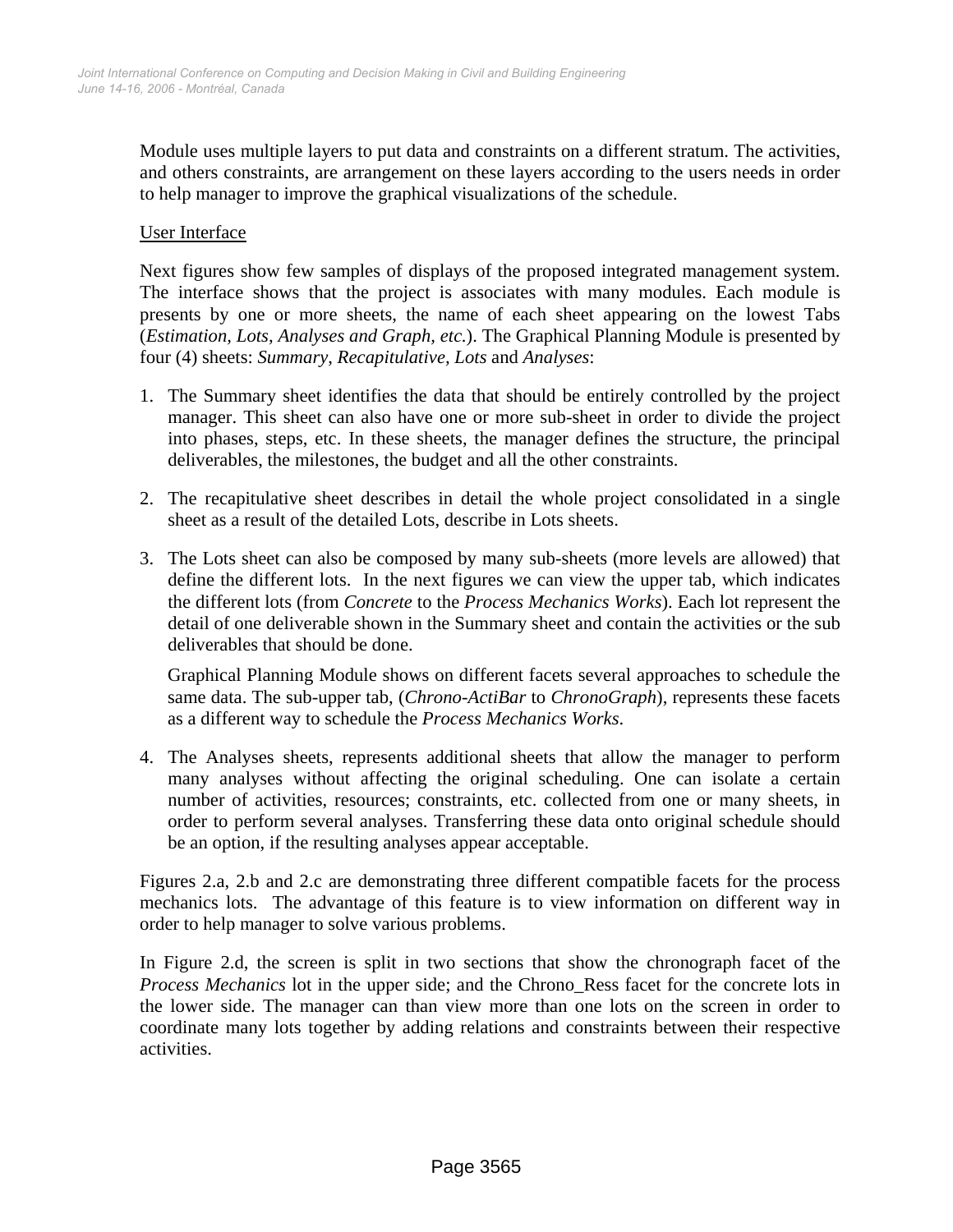(a)



figure 2. Different Facet for view the schedule of the *Process Mechanics* lot.

(b)



## **Conclusion**

The proposed system tries to overtake the existing weaknesses associated to the commercials software's. The system is arranged as independent flexible modules, which can be integrated to the project database. This concept favours the information sharing between different phases and functions and allows the scheduling presentation under different and compatible facets. These features can help manager to solve various problems, to represent different types of projects and to analyse the schedule according to his/her level of responsibility in the project.